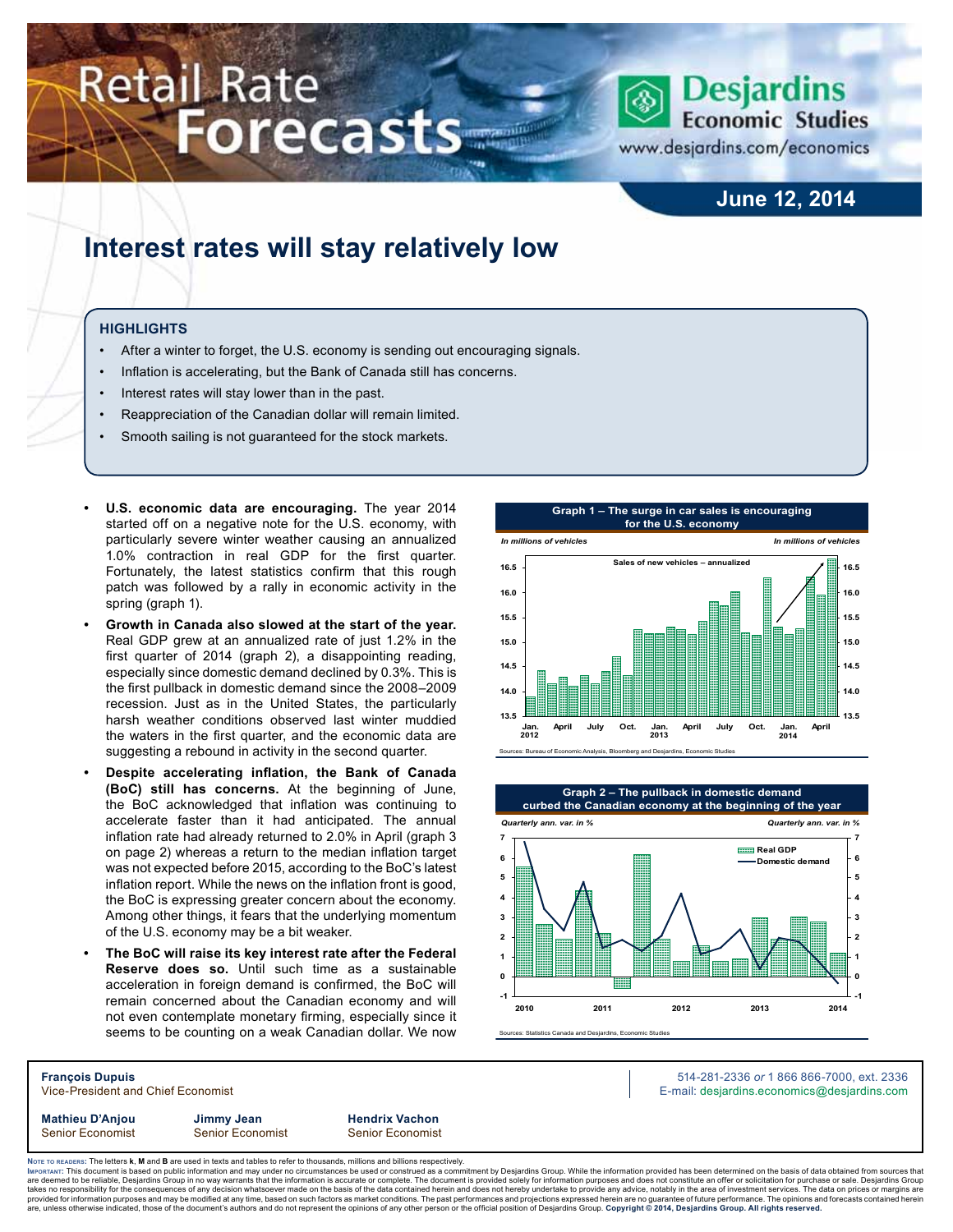

predict that Canada's key interest rate will not be raised before October 2015, that is slightly after the United States begins monetary firming.

- **• Key interest rate hikes will be gradual and restrained.**  While all signs still point to the next monetary firming cycle beginning in the second half of 2015, it seems increasingly likely that, for the medium term, key interest rates will remain lower than what we have observed in recent decades. The less favourable demographic trends will reduce the potential for economic growth, pushing the equilibrium level of key interest rates down slightly in the long term. Moreover, certain headwinds, like government financial difficulties and high household debt, will be with us for a long time to come, thus encouraging central banks to limit their key rate hikes.
- **• Retail rates will head up, but will remain relatively low.** Bond yields have risen slightly in recent weeks, but are still very low; this enables financial institutions to keep retail rates at floor level. Bond yields should continue rising in the second half of the year, as the economic environment becomes more favourable, generating a slight upturn in retail rates. These trends will continue in the years to come, but interest rates should remain at historically low levels (graph 4).





Sources: Datastream and Desjardins, Economic Studies

#### **Table 1 Forecasts : Retail rate**

|                                | <b>Discount</b><br>rate $(1)$ | Prime rate (1) | Mortgage rate (1) |               |               | Term savings (1) (2) |               |               |
|--------------------------------|-------------------------------|----------------|-------------------|---------------|---------------|----------------------|---------------|---------------|
|                                |                               |                | 1 year            | 3 years       | 5 years       | 1 year               | 3 years       | 5 years       |
| <b>Realized - End of month</b> |                               |                |                   |               |               |                      |               |               |
| Dec. 2013                      | 1.25                          | 3.00           | 3.14              | 3.95          | 5.34          | 0.90                 | 1.25          | 1.75          |
| Jan. 2014                      | 1.25                          | 3.00           | 3.14              | 3.85          | 5.24          | 0.90                 | 1.25          | 1.75          |
| Feb. 2014                      | 1.25                          | 3.00           | 3.14              | 3.85          | 5.24          | 0.90                 | 1.25          | 1.75          |
| March 2014                     | 1.25                          | 3.00           | 3.14              | 3.75          | 4.89          | 0.90                 | 1.25          | 1.75          |
| April 2014                     | 1.25                          | 3.00           | 3.14              | 3.75          | 4.89          | 0.90                 | 1.25          | 1.75          |
| May 2014                       | 1.25                          | 3.00           | 3.14              | 3.75          | 4.89          | 0.90                 | 1.25          | 1.75          |
| June 12, 2014                  | 1.25                          | 3.00           | 3.14              | 3.75          | 4.89          | 0.90                 | 1.25          | 1.75          |
| <b>Forecasts</b>               |                               |                |                   |               |               |                      |               |               |
| End of quarter                 |                               |                |                   |               |               |                      |               |               |
| 2014: Q2                       | $1.00 - 1.50$                 | $2.75 - 3.25$  | $3.00 - 3.30$     | $3.60 - 3.90$ | 4.75 - 5.05   | $0.80 - 1.00$        | $1.15 - 1.35$ | $1.65 - 1.85$ |
| 2014: Q3                       | $1.00 - 1.50$                 | $2.75 - 3.25$  | $2.90 - 3.40$     | $3.50 - 4.00$ | 4.65-5.15     | $0.80 - 1.15$        | $1.00 - 1.50$ | $1.50 - 2.00$ |
| 2014: Q4                       | $1.00 - 1.50$                 | $2.75 - 3.25$  | $2.90 - 3.40$     | $3.70 - 4.20$ | 4.80 - 5.30   | $0.80 - 1.15$        | $1.00 - 1.50$ | $1.50 - 2.00$ |
| 2015: Q1                       | $1.00 - 1.50$                 | $2.75 - 3.25$  | $2.95 - 3.45$     | $3.90 - 4.40$ | 4.90 - 5.40   | $0.80 - 1.20$        | $1.10 - 1.60$ | $1.60 - 2.10$ |
| End of year                    |                               |                |                   |               |               |                      |               |               |
| 2015                           | $1.50 - 2.00$                 | $3.25 - 3.75$  | $3.60 - 4.10$     | 4.50 - 5.00   | 5.35 - 5.85   | $1.20 - 1.70$        | $1.60 - 2.10$ | $2.05 - 2.55$ |
| 2016                           | $1.75 - 2.75$                 | $3.50 - 4.50$  | $4.00 - 5.00$     | 4.85-5.65     | $5.45 - 6.25$ | $1.30 - 2.10$        | $1.80 - 2.60$ | $2.20 - 3.00$ |
| 2017                           | $2.50 - 3.50$                 | 4.25-5.25      | 4.50 - 5.50       | 5.15 - 5.95   | $5.65 - 6.45$ | $1.45 - 2.25$        | $2.10 - 2.90$ | $2.40 - 3.20$ |

Note: Forecasts are expressed as ranges. (1) End of quarter forecasts; (2) Non-redeemable (annual). Source: Desjardins, Economic Studies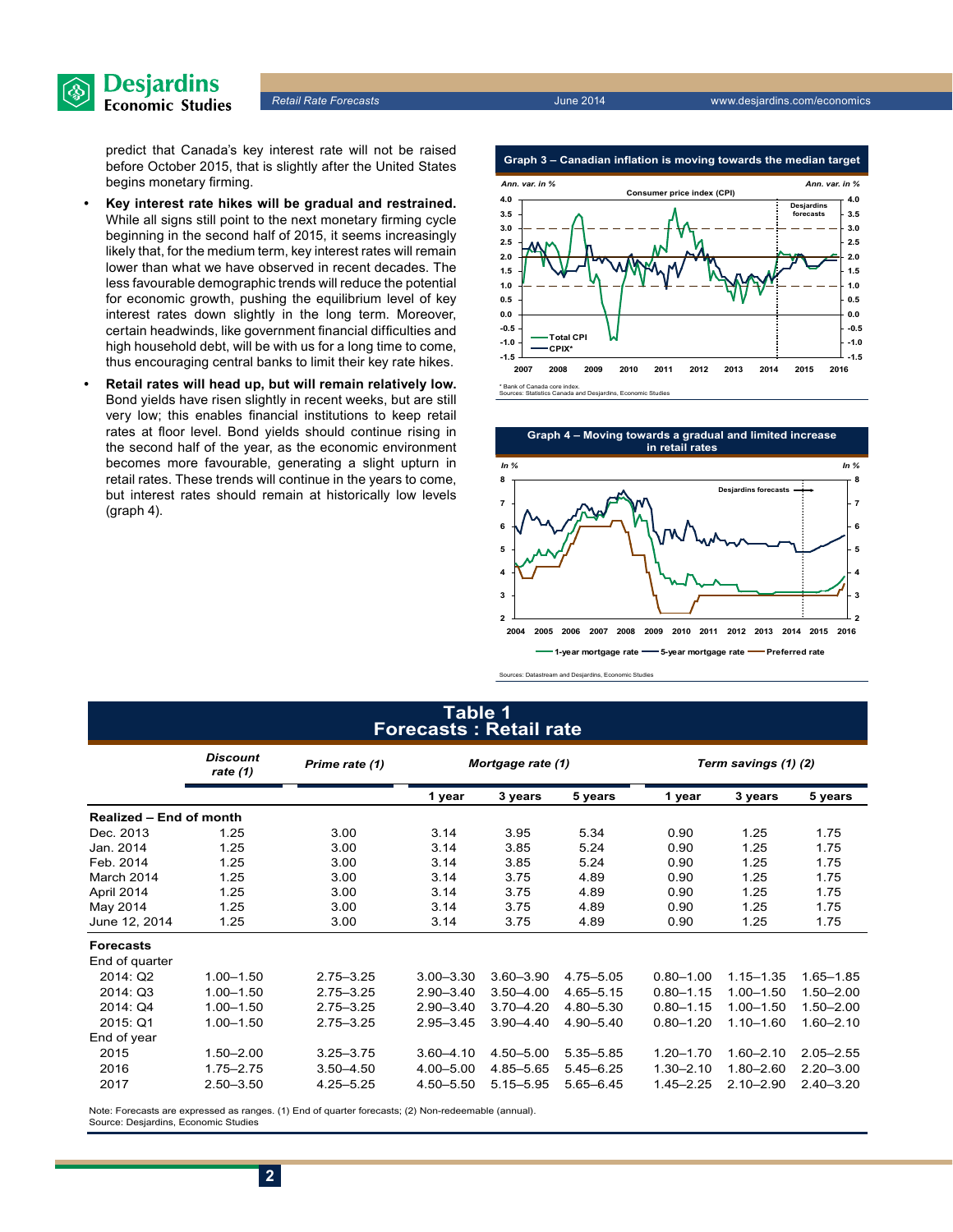

## **CanadiAn Dollar Reappreciation will remain limited**

- After gaining a bit of altitude in April, the Canadian dollar stabilized close to the US\$0.92 mark (graph 5). One factor in the Canadian dollar's favour is accelerated inflation, which reduces the likelihood of Canadian key interest rates being lowered. However, it is worth bearing in mind that the Canadian currency might appreciate more if the Bank of Canada (BoC) did not keep some ambiguity about the future direction of its monetary policy.
- Other factors are also holding back stronger reappreciation of the loonie, in particular flagging domestic demand, which means that economic growth is more dependent on a rally in exports. A greater contribution could also be hoped for from non-residential investment. The anticipated improvement in the U.S. and global economies should give a bit of a lift, but a Canadian dollar below parity is still preferable in order to confront the fierce international competition.
- The Canadian dollar is doing better against the euro, which is mainly suffering from the change of course by the European Central Bank (ECB). Until very recently, the ECB was the odd man out among the major central banks, in that it was holding off from interventions (graph 6). The picture has changed with the new easing measures introduced in the euro zone, especially since the interventions in the United States are coming to an end. Generally speaking, the U.S. dollar appears to have the advantage against many other currencies. However, the Canadian dollar should be able to hold its own against an appreciating greenback if this is accompanied by improvement in the U.S. economy and better outlooks for Canadian exporters.
- **Forecasts:** Considering the gains posted in the spring, the potential for further appreciation of the Canadian dollar against the U.S. dollar now appears to be small. The loonie could nevertheless close in on US\$0.93 (C\$1.075/US\$) by the end of this year, in a context of waning concerns, especially those expressed by the BoC. The potential for appreciation against the euro appears stronger, since that currency will remain penalized by the more accommodative monetary policy of the ECB.



Sources: Datastream and Desjardins, Economic Studies

**Graph 6 – The major currencies will be influenced by changes in monetary policy**



Sources: Datastream and Desjardins, Economic Studies

| <b>Determinants</b>          | <b>Short-term</b> | Long-term |
|------------------------------|-------------------|-----------|
| Oil prices                   |                   |           |
| Metals prices                |                   |           |
| Inflation and Bank of Canada |                   |           |

#### **Table 2 Forecasts: currency**

|               |        |        |        |        |        | . .    |                 |                 |                 |        |  |
|---------------|--------|--------|--------|--------|--------|--------|-----------------|-----------------|-----------------|--------|--|
|               | 2013   |        | 2014   |        |        |        |                 | 2015            |                 |        |  |
| End of period | Q3     | Q4     | Q1     | Q2f    | Q3f    | Q4f    | Q <sub>1f</sub> | Q <sub>2f</sub> | Q <sub>3f</sub> | Q4f    |  |
| US\$/CAN\$    | 0.9700 | 0.9414 | 0.9050 | 0.9200 | 0.9250 | 0.9300 | 0.9350          | 0.9400          | 0.9350          | 0.9350 |  |
| CANS/US\$     | 1.0310 | 1.0623 | 1.1050 | 1.0870 | 1.0811 | 1.0753 | 1.0695          | 1.0638          | 1.0695          | 1.0695 |  |
| CAN\$/€       | 1.3955 | 1.4638 | 1.5229 | 1.4674 | 1.4378 | 1.4194 | 1.4011          | 1.3830          | 1.3797          | 1.3690 |  |
| US\$/€        | 1.3536 | 1.3780 | 1.3782 | 1.3500 | 1.3300 | 1.3200 | 1.3100          | 1.3000          | 1.2900          | 1.2800 |  |
| US\$/£        | 1.6194 | 1.6563 | 1.6672 | 1.6800 | 1.6800 | 1.6900 | 1.7000          | 1.7000          | 1.6900          | 1.6800 |  |
|               |        |        |        |        |        |        |                 |                 |                 |        |  |

Sources: Datastream, Federal Reserve Board and Desjardins, Economic Studies files for example of the studies files forecasts files forecasts

**3**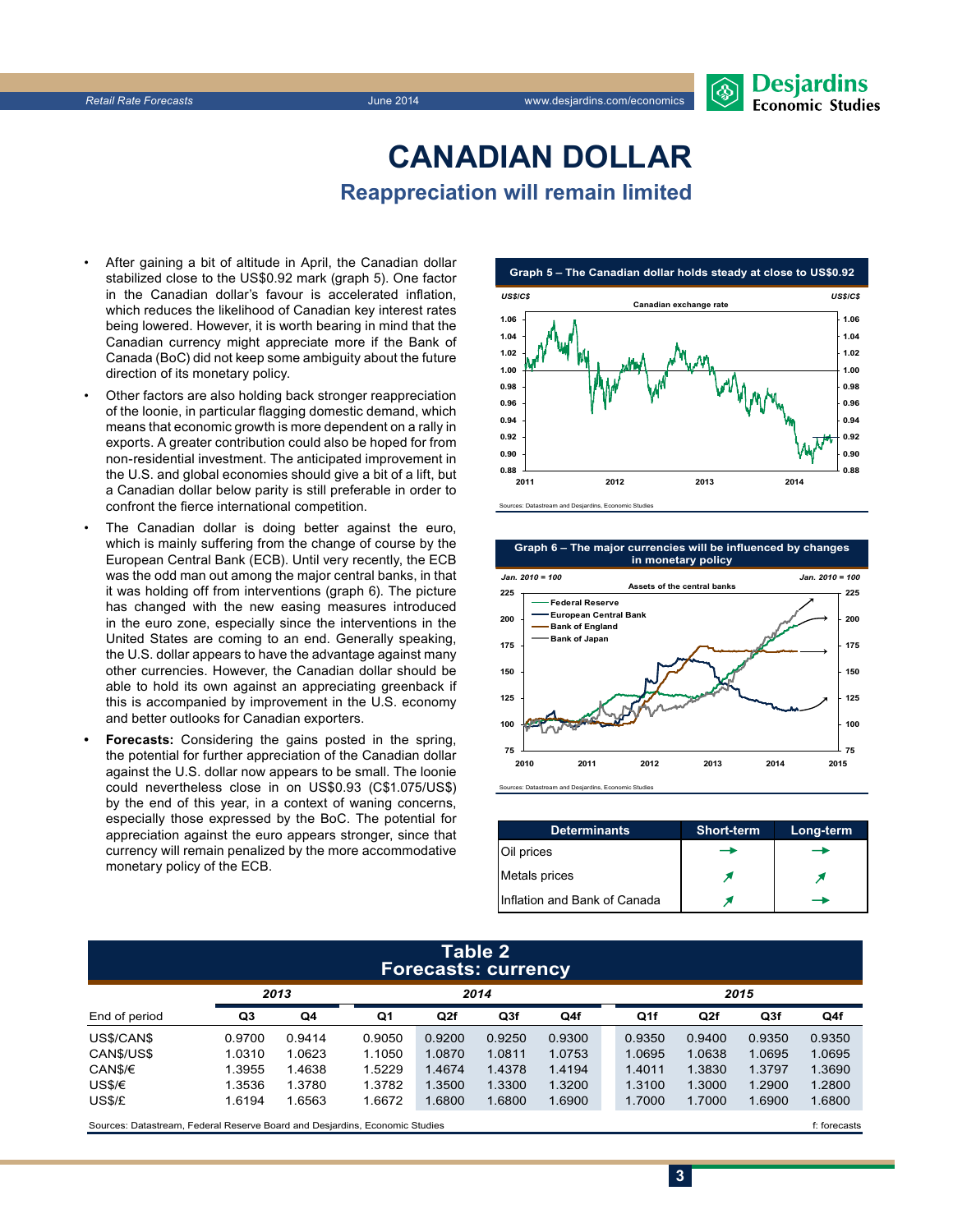



**Asset classes return**

**Smooth sailing is not guaranteed for the stock markets**

- **• Now that the S&P 500 seems to be floating peacefully towards 2,000 points, we should not ignore the risk of a correction.** Not that the earnings reports were fundamentally bad in the first quarter; in fact, profit margins were more or less equivalent to the 9.75% record seen in the fourth quarter of 2013. In the context of U.S. growth being severely impeded by inclement weather during this period, this constitutes good news. And the spring improvement in economic statistics is a good omen for the future.
- But we are still perplexed by the absence of volatility **so far in 2014.** This is reminiscent of the complacency that reigned in the middle of the last decade, for which the ending story is well known (graph 7). It is practically impossible to determine precisely how long this state of affairs may last, or what events might blow a cold wind over the stock markets. Indeed, their resilience agiainst the turmoil in Ukraine and the economic uncertainty in China clearly show how robust the bullish sentiment currently is. However, we believe that a quick, upward adjustment in bond yields constitutes a downside risk scenario for the stock markets, which will bear watching in the short term.
- **Even though a possible consolidation is not completely out of the question in the short term, we still believe that the Canadian stock market will generate a greater return than the U.S. stock market in 2014.** The strong performance of Canadian oil prices has helped to push the energy component of the S&P/TSX up by 19% over the past six months; this is the fastest growth over six months that we have seen in three years (graph 8). The higher prices were accompanied by an 8.8% increase in volumes of energy product exports in the first quarter, ensuring solid profitability growth in the oil and gas extraction sector. In fact, the sector made the greatest contribution to Canadian business profit growth at the beginning of the year (graph 9). In this respect, the future still looks bright. The International Energy Agency has revised its forecast of growth in global demand for this year, upwards. We have also adjusted our target oil price upwards slightly. On another front, it is important to mention manufacturing, which also had a positive quarter: profits soared by 24%. Manufacturing nominal sales have risen for three consecutive quarters, supported in part by the depreciation of the currency. Strong new orders of late support of bullish outlook for manufacturing.
- In view of the strong bond markets, we have revised our **target yields for the end of the year.** We now think that the Canadian 10‑year yield will wind up the year at 2.95%; this constitutes a downward revision of 25 basis points from our previous scenario. North American central banks have sent the word out, more insistently, that interest rates in the long term would remain below the levels commonly considered to represent a situation of equilibrium. Compared with last year, more Federal Reserve (Fed) leaders are now predicting a Fed funds rate converging to a level below 4.00% in the long term (graph 10 on page 5). Bank of





Sources: Bloomberg and Desjardins, Economic Studies



Sources: Statistics Canada and Desjardins, Economic Studies